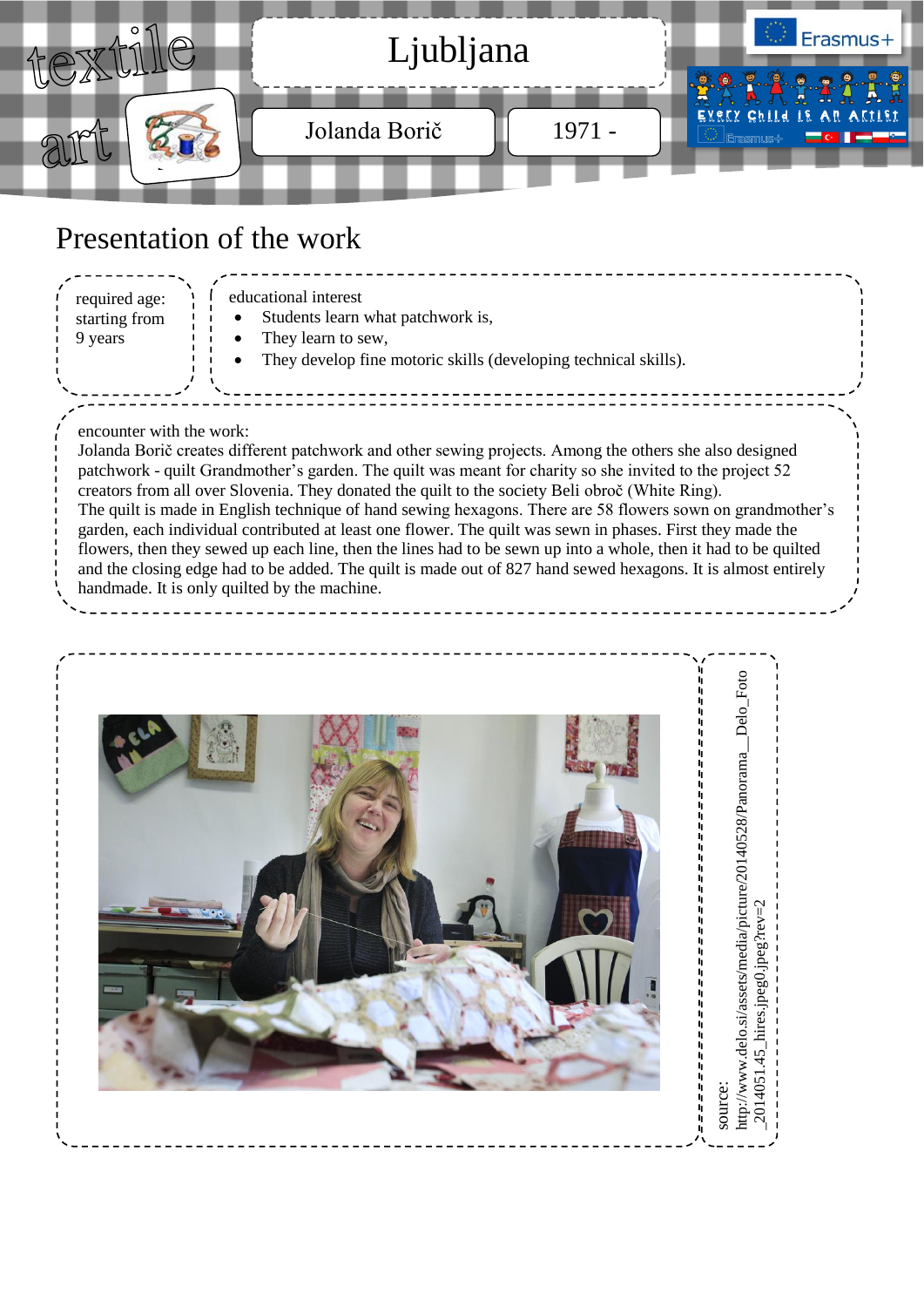### work' s analysis

- Patchwork is a sartorial product made from pieces of cloth of various geometrical shapes. In this technique we can make various decorative products like beautiful colourful quilts, pillows, table cloths, bags, clothes … Combining different patterns and colours of cloth, geometrical shapes and applications this technique gives us unlimited number of possibilities.
- Grandmother's garden is made of hexagons which are sewn together. The colourful flowers from hexagons nicely complement the edge in light tones with floral pattern.
- Patchwork can also have applications which are sewn to the basic cloth by hand or by machine. In the project Ljubljana made by the students, are the basic applications sights in town Ljubljana.

## creative process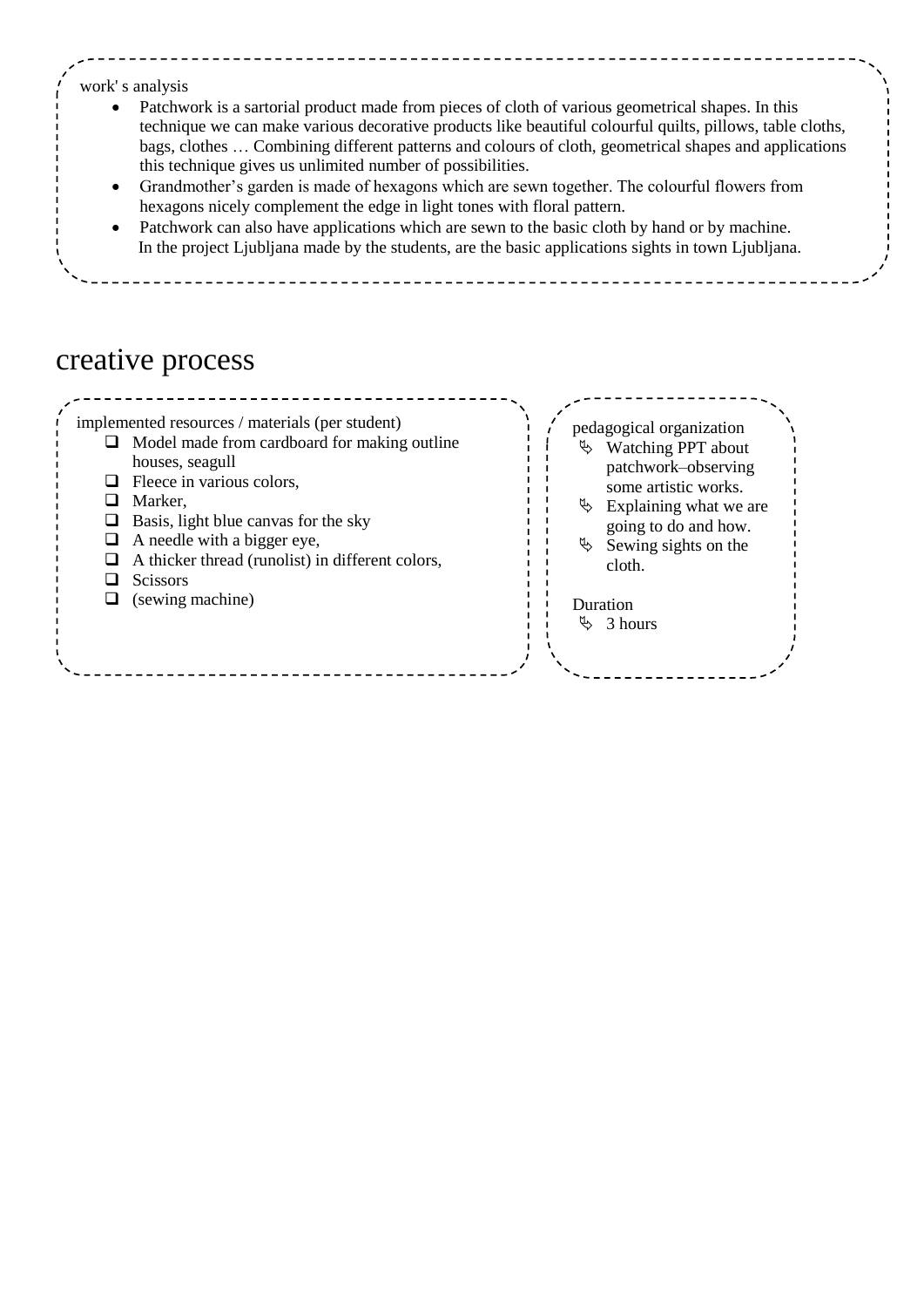#### **progress**

- students tasks
- $\rightarrow$  Students outline the cardboard on the fleece in any color.



- $\rightarrow$  They cut out the sights of Ljubljana.
- $\rightarrow$  They sew the sights on the cloth (lining).
- $\rightarrow$  They sew windows and doors on the houses.
- $\rightarrow$  Students work in groups
- instructions
- $\rightarrow$  Put the cardboard model on the fleece and outline it.
- $\rightarrow$  Cut out precisely on the line.
- $\rightarrow$  We will sew the sights (houses, bridges, river, church and castle on the cloth (lining) using running stitch (teacher demonstrates).
- $\rightarrow$  We can fasten the fleece on the cloth by a safety pin to make sewing easier (it doesn't move).
- $\rightarrow$  We sew windows and doors.
- teacher's role
- $\rightarrow$  Teacher tells a short history of patchwork and presents some artistic works.
- $\rightarrow$  He explains what we are going to do and what our final product will look like (town Ljubljana).
- $\rightarrow$  He demonstrates how to outline the model on the fleece.
- $\rightarrow$  He demonstrates how to thread the needle and how to tie a knot at the end of the thread, he helps the students.
- $\rightarrow$  He demonstrates sewing, helps to the students.
- $\rightarrow$  He demonstrates how to tie a knot at the end of sewing.